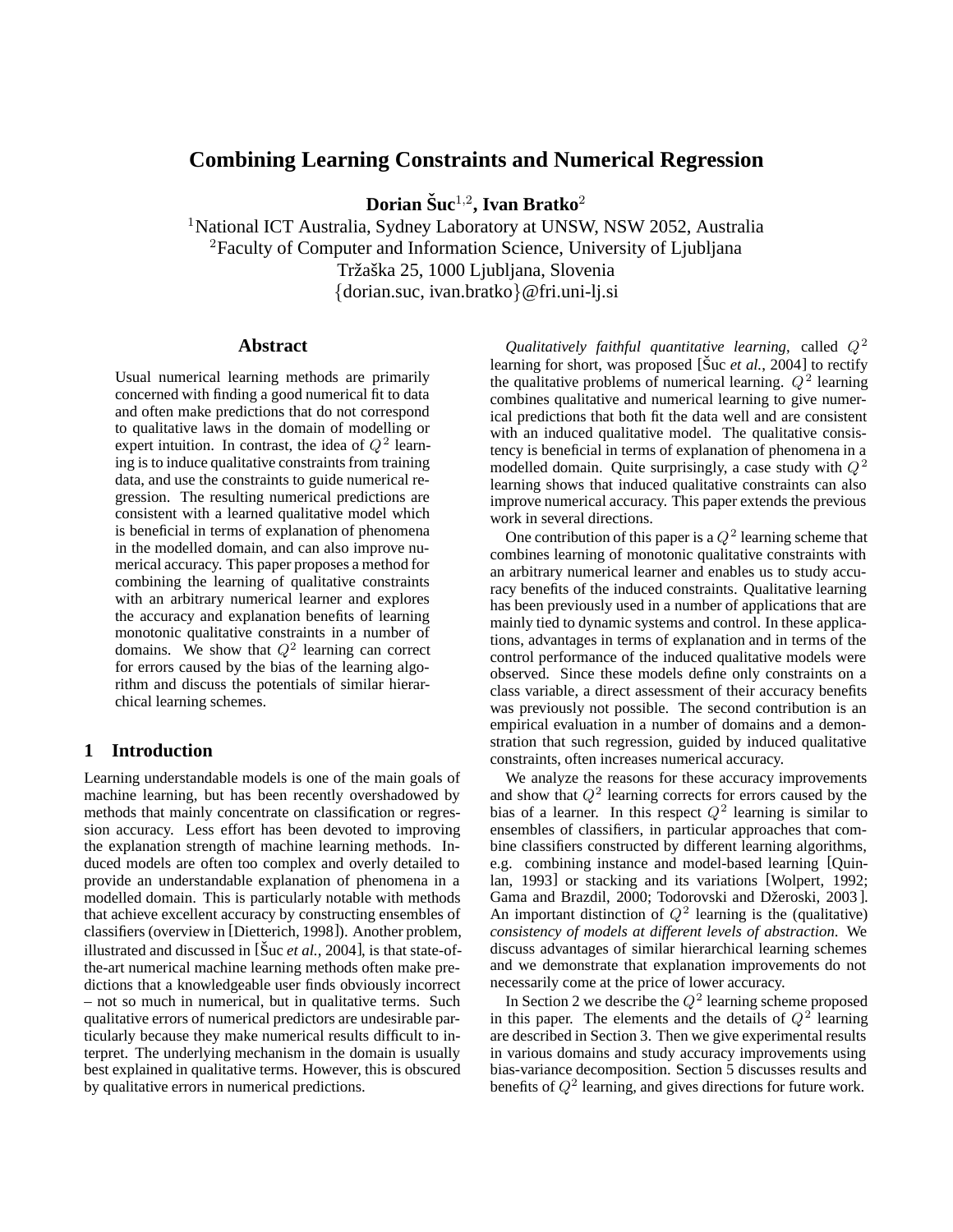## **2** *Q*<sup>2</sup> **Learning with QUIN and Qfilter**

The idea of  $Q^2$  learning is to combine qualitative and numerical learning to find a regression function that fits the data well and is consistent with an induced qualitative model. In this paper,  $Q^2$  learning consists of two stages:

- 1. Program  $QUIN$ <sup>1</sup> (described in Section 3.1) induces a qualitative tree from numerical training examples. Qualitative trees are similar to decision trees, but have monotonic qualitative constraints in their leaves.
- 2. Algorithm *Qfilter* (described in Section 3.2) uses the induced qualitative tree, plus training examples, plus class predictions of an arbitrary numerical learner, to alter the predictions to respect the induced qualitative tree. Qfilter is an optimization procedure that finds the minimal quadratic changes in class values that achieve consistency with the qualitative tree. In our experiments, the numerical learners, also called *base-learners*, are regression trees, model trees and locally weighted regression.

In this paper, a  $Q^2$  learner consists of a qualitative constraints learner and a numerical base-learner, and can be denoted by  $Q^2$ *(qual-learner, base-learner)*. We abbreviate the common case  $Q^2$ (QUIN, base-learner) simply as  $Q^2$ baselearner. This learning scheme is particulary interesting because base-learner's predictions are changed optimally in the sense of squared error. Therefore, the differences between base-learner's predictions and  $Q^2$  predictions come just from induced qualitative constraints.

# **3 Elements of** *Q*<sup>2</sup> **Learning**

## **3.1 Monotonic Qualitative Constraints, Qualitative Trees and QUIN**

Monotonic qualitative constraints (MQCs) are a kind of monotonicity constraints that are widely used in the field of qualitative reasoning and are a generalization of monotonic function constraint used in QSIM [Kuipers, 1994]. A simple example of an MQC is:  $Y = M^+(X)$ . This says that  $Y$  is monotonically increasing in its dependance on  $X$ , i.e. whenever  $X$  increases,  $Y$  also increases. In general, MQCs can have more than one argument. For example,  $Z = M^{+,-}(X, Y)$  says that Z is monotonically increasing in  $X$  and monotonically decreasing in Y. If both  $X$  and Y increase, then according to this constraint, Z may increase, decrease or stay unchanged. In such a case, an MQC cannot make an unambiguous prediction of the qualitative change in Z.

Qualitative trees are similar to decision trees, but have monotonic qualitative constraints in the leaves. Figure 1 gives an example of a simple qualitative tree. This qualitative tree is a qualitative model of the function  $Y = L \sin(\Phi)$ , where  $0 \leq \Phi \leq \pi$  and  $L > 0$ . It describes how Y qualitatively depends on attributes  $\Phi$  and L. The tree partitions the attribute space into two regions that correspond to the two leaves of



Figure 1: A qualitative tree induced from examples for the function  $Y = L \sin(\Phi)$ , where  $0 \le \Phi \le \pi$  and  $L > 0$ . The right leaf, which applies when  $\Phi > \pi/2$ , says that Y is monotonically decreasing in  $\Phi$  and monotonically increasing in  $L$ .



Figure 2: Achieving consistency with MQC  $C = M^+(A)$ : class values  $c_i$  (denoted by circles) are changed into  $c_i + d_i$ (denoted by crosses) by minimizing the sum of squared changes  $d_i$ . The arrows denote the class changes  $d_i$ .

the tree. Note that a simple qualitative tree can describe a relatively complicated nonlinear function. Such qualitative trees are induced from numerical data by learning program QUIN  $[\text{Suc}, 2003]$ .

QUIN constructs a qualitative tree in a top-down greedy fashion, similar to decision or regression tree learning algorithms. The split selection criterion is based on the minimum description length principle and takes into account the encoding complexity of the subtrees, the consistency of the MQCs in the subtrees with the corresponding data, and the "ambiguity" of the MQCs with respect to the data (the more unambiguous qualitative predictions the MQC can make, the better).

#### **3.2 Qfilter Algorithm**

Qfilter handles each leaf of a qualitative tree separately. It first splits the examples according to the qualitative tree and then changes class values to achieve consistency with MQCs in corresponding leaves.

Let us first observe a simple example in Figure 2. We have eight examples  $(a_i, c_i)$ ,  $i=0, 1, ..., 7$ . Class C has values  $c_i$ and attribute A has values  $a_i=i$ . The examples are not consistent with the given MQC  $C = M^+(A)$ , because the MQC requires that  $c_{i+1} > c_i$  which is violated at  $i = 1$  and  $i = 4$ .

To achieve consistency with  $C = M^+(A)$ , class values should be changed into  $c_i + d_i$ , where the unknown parameter  $d_i$  denotes the change in the *i*-th class value. Class changes  $d_i$  are constrained by MQC-imposed inequalities:  $c_{i+1} + d_{i+1} > c_i + d_i$  where  $i = 0, 1, ..., 6$ . These inequalities can be formulated in matrix notation as  $A \, d > b$ , where **d** is a vector of unknown parameters  $d_i$ , vector **b** has ele-

<sup>&</sup>lt;sup>1</sup>QUIN with a graphical user interface, Qfilter and locally weighted regression as a base-learner are available at *http://ai.fri.uni-lj.si/dorian/q2/quin.htm*.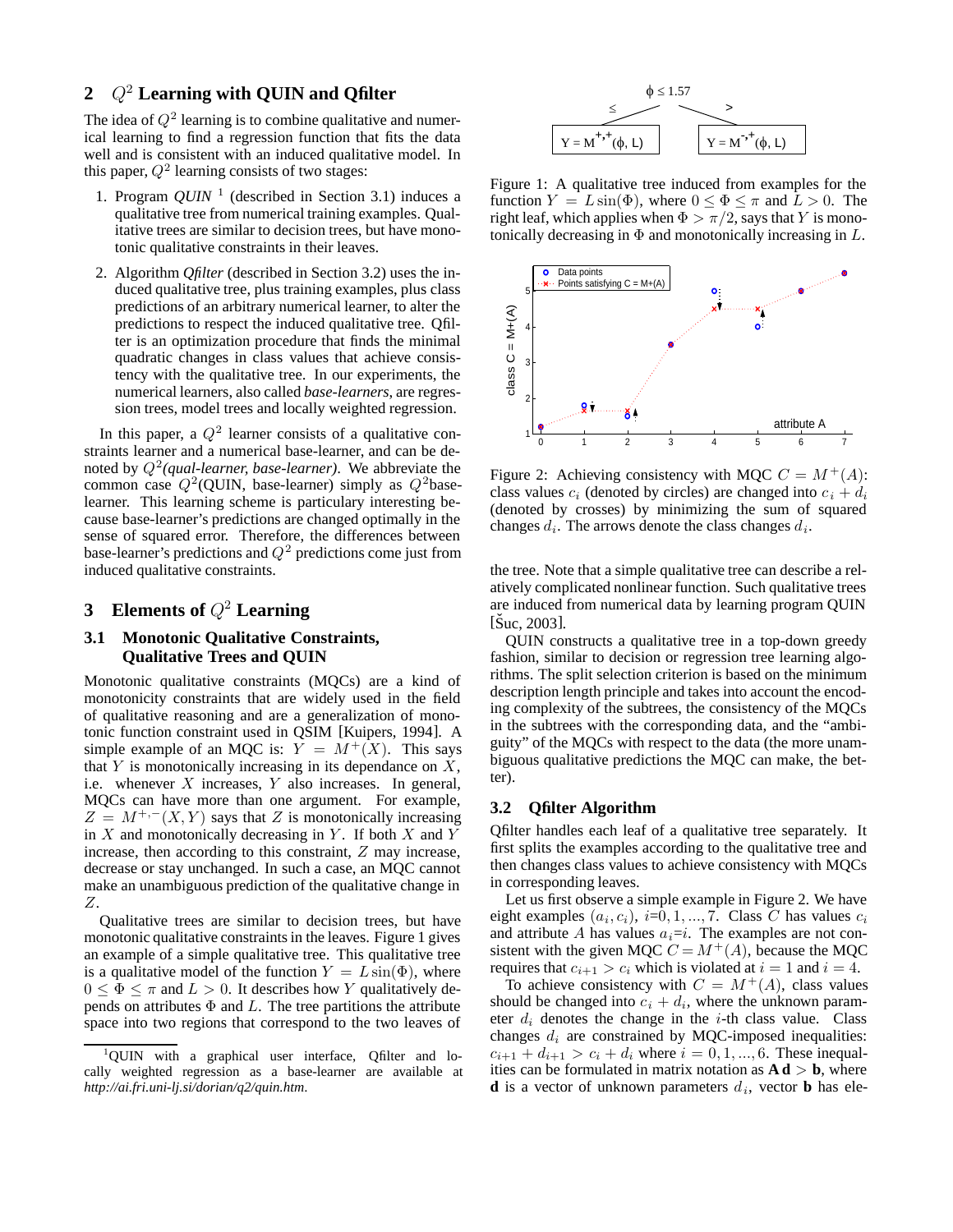ments  $b_i = c_i - c_{i+i}$ , and matrix **A** has elements  $a_{i,i} = -1$ ,  $a_{i,i+1} = 1$  and zeros elsewhere. In general, **b** and **A** depend on the MQC-imposed inequalities, which in turn depend on the MQC and on the ordering of attributes' values.

Therefore, finding minimal quadratic changes in class values that achieve consistency with a given MQC can be posed as the *quadratic programming optimization problem*: find vector **d** that minimizes the criterion function  $\mathbf{d}^T \mathbf{H} \mathbf{d}$  such that  $\mathbf{A} \mathbf{d} > \mathbf{b}$ . In the above formulation matrix **H** is the identity matrix. In general **H** can be changed to differently penalize the changes in class values as described in Section 3.3.

Since the criterion function with diagonal matrix **H** is a convex function, and because the linear constraints  $\mathbf{A} \mathbf{d} > \mathbf{b}$ define a convex hull, a local minimum of the criterion function is a globally optimal solution. A more elaborate description of Qfilter, defining also the appropriate ordering of class values when more than one attributes are used in an MQC, is given in  $[\text{Suc and Bratko}, 2003]$ . In previous work Qfilter was used with qualitative trees derived manually from domain knowledge. Here we use it in a different and a more challenging context, where qualitative trees are induced from data.

## **3.3** Qfilter for  $Q^2$  Learning

Qfilter is supplied with a qualitative tree, training examples with their class values and test examples with the baselearner's class predictions. Qfilter then adjusts the class values of the training and the test examples to achieve consistency with the qualitative tree.

One improvement of Qfilter is to use the base-learner's confidence estimates in its predictions. In this case, Qfilter makes smaller adjustments to the class values with higher confidences at the expense of larger changes of class values that have lower confidences. This is achieved by changing the quadratic programming criterion function. Namely, matrix **H** is changed from the identity to a diagonal matrix with elements  $h_{i,i} = w_i$ . Weight  $w_i$  is computed from the base-learner's confidence estimate in the  $i$ -th class value. Of course, the computation of weight  $w_i$  depends on a type and a scale of confidence estimates, but would generally be larger if a numerical predictor is more confident in the  $i$ -th class prediction.

Based on this idea, we used a heuristic weighting function:  $w_i = 1 + sign(\mu - c_i)(1 - \exp\left(\frac{-(c_i - \mu)^2}{2\sigma}\right))$ , where  $c_i$  denotes base-learner's confidence in the class prediction of the  $i$ -th test example, and  $\mu$  and  $\sigma$  denote the mean and the standard deviation of base-learner's confidences over all test examples. Therefore, the weight of a test example is between zero and two. The weight of all training examples is set to two. In experiments with locally weighted regression, confidence estimates  $c_i$  were set to the sizes of confidence intervals. Model and regression trees do not provide similar confidence estimates. For this reason, confidence estimates of all test examples were set to one.

#### **4 Empirical Evaluation**

#### **4.1 Experimental Details**

Here we evaluate accuracy benefits of  $Q^2$  learning with various numerical base-learners. Given a set of training exam-



Figure 3: A planar two-link, two-joint robot arm. The first link is extendible with length  $L_1$  ranging from 2 to 10.

ples, a base-learner is used to predict class values of test examples. The same training examples are used for QUIN to induce a qualitative tree. The qualitative tree, the training and the test examples with base-learner's class predictions are then used by Qfilter to give predictions that are consistent with the qualitative tree. This procedure is then repeated (for example, ten times with ten-fold cross-validation) with different training and test examples.

In the experiments we compare *root relative squared errors* (*RREs* for short) of the base-learner and the  $Q^2$  learner. Here, the *RRE* is the root mean squared error normalized by the root mean squared error of average class value. The baselearners in our study are regression and model trees [Breiman *et al.*, 1984; Quinlan, 1993], and locally weighted regression [Atkeson *et al.*, 1997]. The first two base-learners were chosen because they are well-established numerical learners that provide a symbolical model. Locally weighted regression (LWR for short) does not provide a model explaining a studied domain, but often gives more accurate predictions than model or regression trees. With such base-learners, the explanation benefits of  $Q^2$  learning are even more obvious. In experiments we used our implementations of these baselearners. Our regression and model trees use cost-complexity pruning [Breiman *et al.*, 1984] and smoothing. LWR uses Gaussian weighting function with local optimization to set the kernel size at each prediction point. We also give *RREs* of M5 model trees [Quinlan, 1993] and its Weka implementation called M5Prime [Witten and Wang, 1997] to show that we are not comparing  $Q^2$  to base-learners that perform poorly. With all learners, default values of their parameters were used.

We analyze the reasons for the  $Q^2$  accuracy improvements using bias-variance decomposition [Geman *et al.*, 1992] and draw some interesting conclusions.

#### **4.2 Robot Arm Domain**

Here we describe experiments in the domain of a planar twolink, two-joint robot arm depicted in Figure 3. The angle in the shoulder joint is denoted by  $\Phi_1$  and the angle in the elbow joint is denoted by  $\Phi_2$ . Angle  $\Phi_1$  is between zero and  $\pi$ , while  $\Phi_2$  is between  $-\pi/2$  and  $\pi/2$ . The first link, i.e. the link from the shoulder to the elbow joint, is extendible with length  $L_1$  ranging from 2 to 10. The second link has fixed length 5. Y-coordinates of the first and the second link ends are denoted by  $Y_1$  and  $Y_2$  respectively. We experimented with four learning problems that differ in class variable  $(Y_1 \text{ or } Y_2)$ and the attributes used for learning. These learning problems were defined to pose increasingly more difficult problems to  $Q^2$  learning.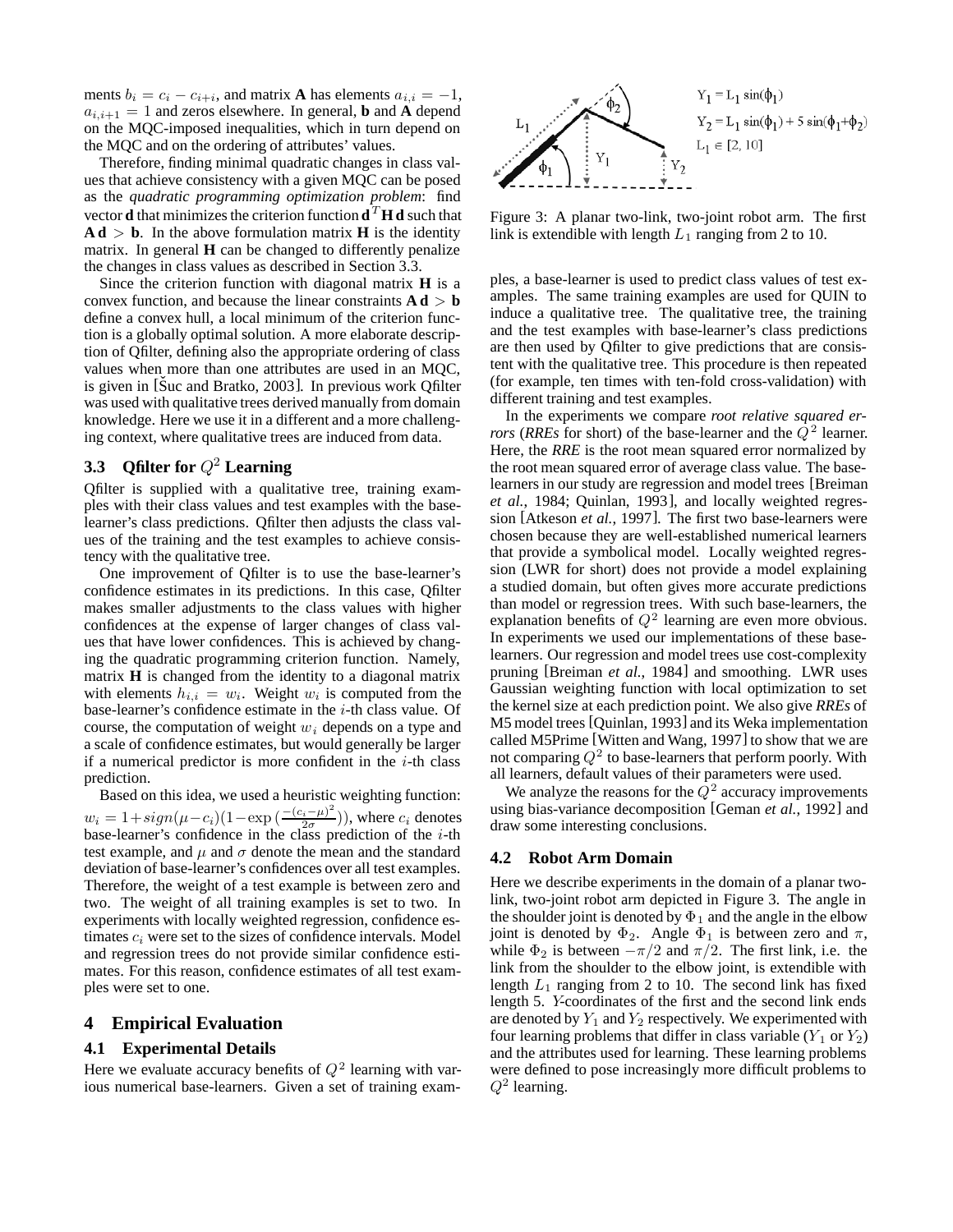

Figure 4: Comparing RREs of base-learners and  $Q^2$  learners in learning problems A, B, C and D with 0%, 5% and 10% noise.

Table 1: *RREs* of LWR, model (Mt) and regression trees (Rt) and the corresponding  $Q^2$  learners with no noise. The last column gives *RREs* of M5Prime.

|  | LWR $O^2$ LWR Mt                                                                    | $Q^2$ Mt   Rt | $Q^2$ Rt   M5Pr |  |
|--|-------------------------------------------------------------------------------------|---------------|-----------------|--|
|  | A   0.187 0.145   0.264 0.238   0.327 0.293   0.512                                 |               |                 |  |
|  | B 0.196 0.139 0.159 0.146 0.318 0.263 0.462                                         |               |                 |  |
|  | C   0.327 0.300   0.336 $\overline{0.324}$   0.434 0.378   0.489                    |               |                 |  |
|  | $D \mid 0.403 \quad 0.362 \mid 0.366 \quad 0.363 \mid 0.542 \quad 0.448 \mid 0.553$ |               |                 |  |

The easiest learning problem, called problem *A*, is to predict the y-coordinate of the first link end given its length and angle, i.e. learning  $Y_1 = f(L_1, \Phi_1)$ . Other learning problems require predicting the y-coordinate of the second link end using different attributes. In learning problems *B* and *C* we helped the learners with a derived attribute  $\Phi_{sum} = \Phi_1 + \Phi_2$ , i.e. the deflection of the second link from the horizontal. Problem *C* is to learn  $Y_2 = f(L_1, \Phi_1, \Phi_2, \Phi_{sum})$ , while in problem *B* we also used  $Y_1$  as an attribute. Problem *D* requires learning  $Y_2 = f(L_1, \Phi_1, \Phi_2)$ . These problems pose increasingly more difficult problems to  $Q^2$  learning. The easiest is problem *A*, because a correct qualitative model is a simple qualitative tree, given also in Figure 1. Learning problem *D* is the most difficult for  $Q^2$ , since a correct qualitative model cannot be expressed by a qualitative tree.

To compare accuracy of different base-learners and  $Q^2$ learning we generated examples where angles  $\Phi_1$  and  $\Phi_2$ and link length  $L_1$  were randomly generated from a uniform distribution. We experimented with different percentages of Gaussian noise in the class variable. Noise percentage  $p$ % means that the standard deviation of noise is  $p \times d_c/100$ , where  $d_c$  denotes the difference between maximal and minimal class value. We used 100 training examples and measured accuracy on separate test sets of 200 examples without noise. All results are averages on 20 randomly generated training and test sets.

Table 1 gives *RREs* of LWR, model and regression trees and  $Q^2$  learning that uses these base-learners. For comparison *RREs* of M5Prime model trees are also given. Results with zero, 5%, and 10% noise are given in Figure 4. In all of the learning problems and with all noise levels,  $Q^2$  improves the average *RREs* of all base-learners. These improvements in accuracy depend on the base-learner and the learning problem. Generally, the improvements are the greatest with regression trees and the smallest with model trees. It is notable that in general our base-learners are much more accurate than M5Prime on these learning problems. Although we are here not interested in comparison of different base-learners, it is good to know that with  $Q^2$  we are not improving the baselearners that perform poorly.

The significance of the  $Q^2$  accuracy improvements for each learning problem was tested using the resampled paired *t* test. Four learning problems  $\times$  three base-learners  $\times$  three noise levels gives 36 comparisons of *RRE* of a base-learner and a corresponding  $Q^2$  learner. At 5% significance level, the  $Q^2$ learners are significantly better in 33 comparisons and about the same in only three comparisons. The comparisons where differences in *RRE* are not significant correspond to model trees on learning problem *D* with all three noise levels.

#### **Bias-Variance Decomposition**

To understand the reasons for the  $Q^2$  accuracy improvements we used bias-variance decomposition [Geman *et al.*, 1992; Domingos, 2000], which has proved to be a very useful tool for understanding machine learning algorithms. Biasvariance decomposition in regression states that the expected squared error of a learner on test example  $x$  is the sum of the irreducible noise  $N(x)$ , the bias  $B(x)$  and the variance  $V(x)$ . The bias  $B(x)$  of the learner on an example x is the squared difference between the true value and the mean prediction on x over all possible training sets. Here defined bias  $B(x)$  is in the literature called also squared bias, but we use the notation from [Domingos, 2000] and call it bias. The variance  $V(x)$  is the expected value of the squared difference between the true value and the mean prediction on  $x$ . The bias measures the systematic error incurred by a learner, and the variance measures the error incurred by its fluctuations around the central tendency in response to different training sets. Irreducible noise is the error of the optimal (Bayes) model and is in general very difficult to estimate. However, we are here using an artificial learning problem and can therefore measure the bias and variance by directly simulating the definitions.

We used 100 training sets of size 100, generated as in the previous experiment and measured the average bias and average variance on a test set of 810 equidistant data points. We refer to these averages over different training sets and different test examples simply as bias and variance. Comparing the base-learners we noticed that regression trees have the highest variance. This is in accordance with their complexity – they usually had more than 20 leaves. Model trees are smaller and have the smallest variance when no noise, but with increas-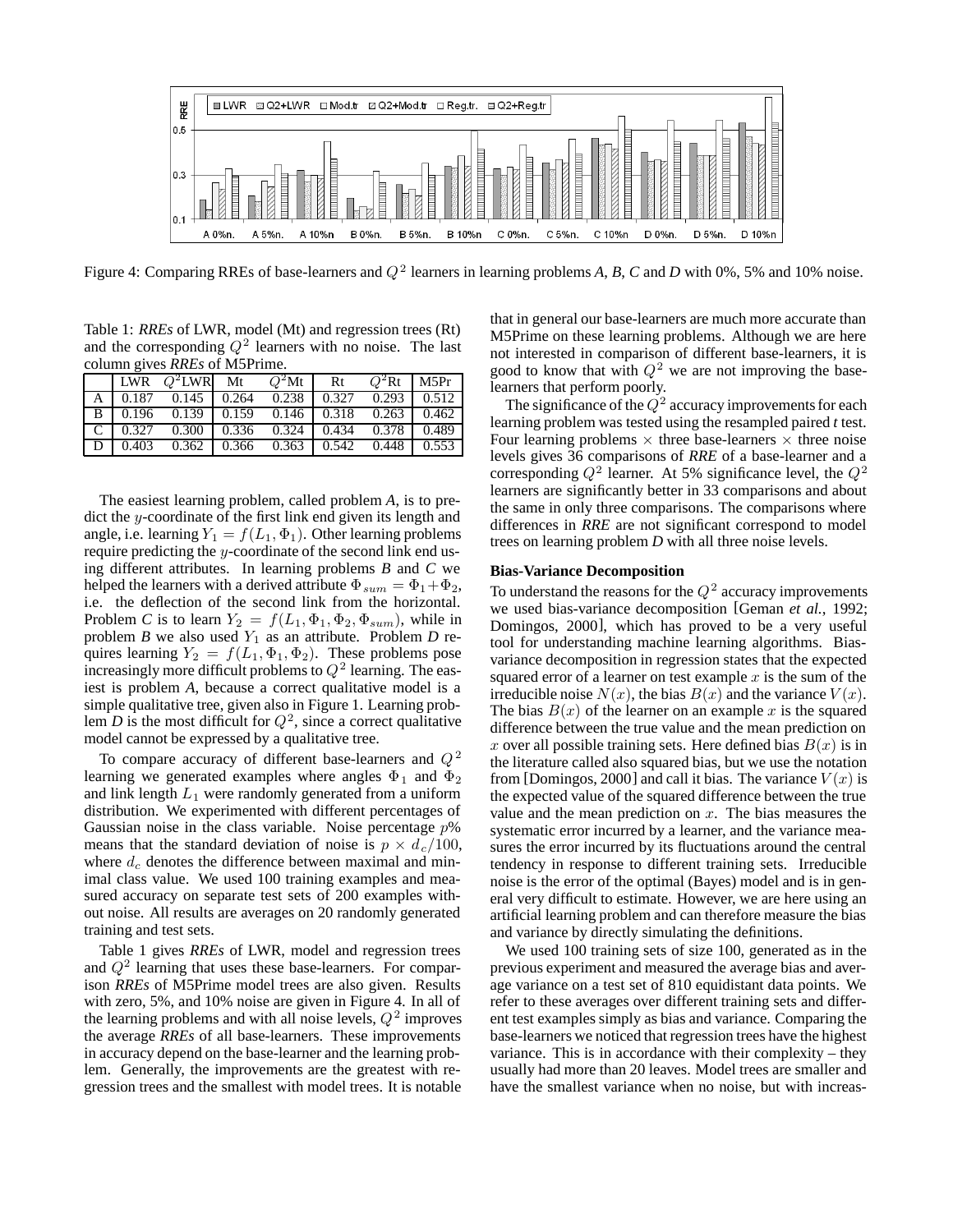| $\frac{1}{2}$ and $\frac{1}{2}$ and $\frac{1}{2}$ and $\frac{1}{2}$<br>reaments. The not consum gives hings of the where and is available, and their finite value where |       |            |       |           |         |               |         |               |       |  |  |  |
|-------------------------------------------------------------------------------------------------------------------------------------------------------------------------|-------|------------|-------|-----------|---------|---------------|---------|---------------|-------|--|--|--|
| Data set                                                                                                                                                                | Cases | Attributes | LWR   | $O^2$ LWR | Mod.tr. | $Q^2$ Mod.tr. | Reg.tr. | $Q^2$ Reg.tr. | M5    |  |  |  |
| <b>AutoMpg</b>                                                                                                                                                          | 398   | 5/8        | 0.361 | 0.380     | 0.374   | 0.386         | 0.459   | 0.405         | 0.383 |  |  |  |
| AutoPrice                                                                                                                                                               | 159   | 16/16      | 0.380 | 0.346     | 0.523   | 0.364         | 0.435   | 0.381         | 0.402 |  |  |  |
| Housing                                                                                                                                                                 | 506   | 12/13      | 0.373 | 0.363     | 0.422   | 0.358         | 0.532   | 0.454         | 0.431 |  |  |  |
| MachineCpu                                                                                                                                                              | 209   | 6/6        | 0.353 | 0.317     | 0.370   | 0.334         | 0.460   | 0.377         | 0.414 |  |  |  |
| Servo                                                                                                                                                                   | 167   | 2/4        | 0.478 | 0.457     | 0.588   | 0.584         | 0.508   | 0.504         | 0.536 |  |  |  |
| CraneSkill1                                                                                                                                                             | 354   | 3/3        | 0.142 | 0.065     | 0.194   | 0.086         | 0.091   | 0.049         | 0.247 |  |  |  |
| CraneSkill2                                                                                                                                                             | 618   | 3/3        | 0.249 | 0.169     | 0.190   | 0.159         | 0.191   | 0.165         | 0.215 |  |  |  |
| AntiSway                                                                                                                                                                | 200   | 4/4        | 0.414 | 0.157     | 0.319   | 0.250         | 0.193   | 0.165         | 0.412 |  |  |  |

Table 2: Description of data sets and average 10-fold cross-validation root relative squared errors (*RREs*) of base-learners and the corresponding  $O^2$  learners. The last column gives *RREs* of M5 where this is available, and M5Prime otherwise.

ing noise the variance increases most notably. Comparing  $Q^2$ learners to the corresponding base-learners we noticed that  $Q<sup>2</sup>$  always notably reduces the bias of the base-learners. This happens in all four learning problems, with all three baselearners and different noise levels. For example, in problem *D* with no noise,  $Q^2$  reduces bias and variance of LWR from 3.85 and 2.57 to 2.13 and 1.99, respectively.  $Q^2$  always notably decreases the variance of regression trees, but sometimes increases the variance of LWR and model trees. The base-learners, used here, have a bias towards linear models. It seems that  $Q^2$ , with less restrictive monotonicity constraints, reduces their bias, but does not considerably increase the variance.

 $Q<sup>2</sup>$  learning combines hypotheses of two different learning algorithms, i.e. a qualitative learner and a numerical learner. In this respect it is similar to ensembles of classifiers and in particular approaches that combine classifiers constructed by different learning algorithms, as for example stacking and its variations. Such methods improve accuracy mainly by reducing the error due to the bias of a learner. This is the consequence of combining hypotheses that make uncorrelated errors [Dietterich, 1998]. We believe that such uncorrelated errors lead to bias reductions also in the case of  $Q^2$  learning. It should be noted that, although  $Q^2$  predictions are consistent with an induced qualitative model, they combine both the base-learner's predictions, and the qualitative model.

#### **4.3 UCI and Dynamic Domains**

To explore the potentials of learning similar constraints with a wider range of learning problems we describe experiments with eight data sets. The first five are the smallest regression data sets from the UCI repository [Blake and Merz, 1998] with the majority of continuous attributes. A reason for choosing these data sets is also that Quinlan [1993] gives results of M5 and several other regression methods on these data sets, which enables a better comparison of  $Q^2$  to other methods. These data sets are *AutoMpg*, *AutoPrice*, *Housing*, *MachineCpu* and *Servo*.

The other three data sets are from dynamic domains where QUIN has typically been applied so far  $[\text{\r{Suc}}, 2003; \text{\r{Suc}}]$  and Bratko, 2002]. It should be noted that in these domains the primary objective was to explain the underlying control skill and to use the induced qualitative models to control a dynamic system. Until now, it was not possible to measure their numerical accuracy or compare it to other learning methods.



Figure 5: Qualitative trees induced from data sets *Servo* and *AutoPrice*. MQCs in leaves of each qualitative tree give monotonic constraints on the class variable.

Data sets *CraneSkill1* and *CraneSkill2* are the logged data of two experienced human operators controlling a crane simulator. Such control traces are typically used to reconstruct the underlying operator's control skill. The learning task is to predict the velocity of a crane trolley given the position of the trolley, rope angle and its velocity. Data set *AntiSway* was used in reverse-engineering an industrial gantry crane controller. This so-called *anti-sway crane* is used in metallurgical companies to reduce the swing of the load and increase the productivity of transportation of slabs. The learning task is to learn the control force applied to the trolley, given the desired and the current trolley velocity and the position and velocity of the load relative to the trolley.

In all experiments, qualitative trees were considerably simpler than other induced models. Figure 5 gives examples of qualitative trees induced in data sets *Servo* and *AutoPrice*. These qualitative trees are considerably simpler than model trees. In *Servo*, M5Prime induces a model tree with eleven leaves, with all four attributes appearing in all eleven linear models. In *AutoPrice*, M5Prime induces a model tree with ten leaves, with at least ten attributes in each linear model.

Ten-fold cross-validation results are given Table 2. For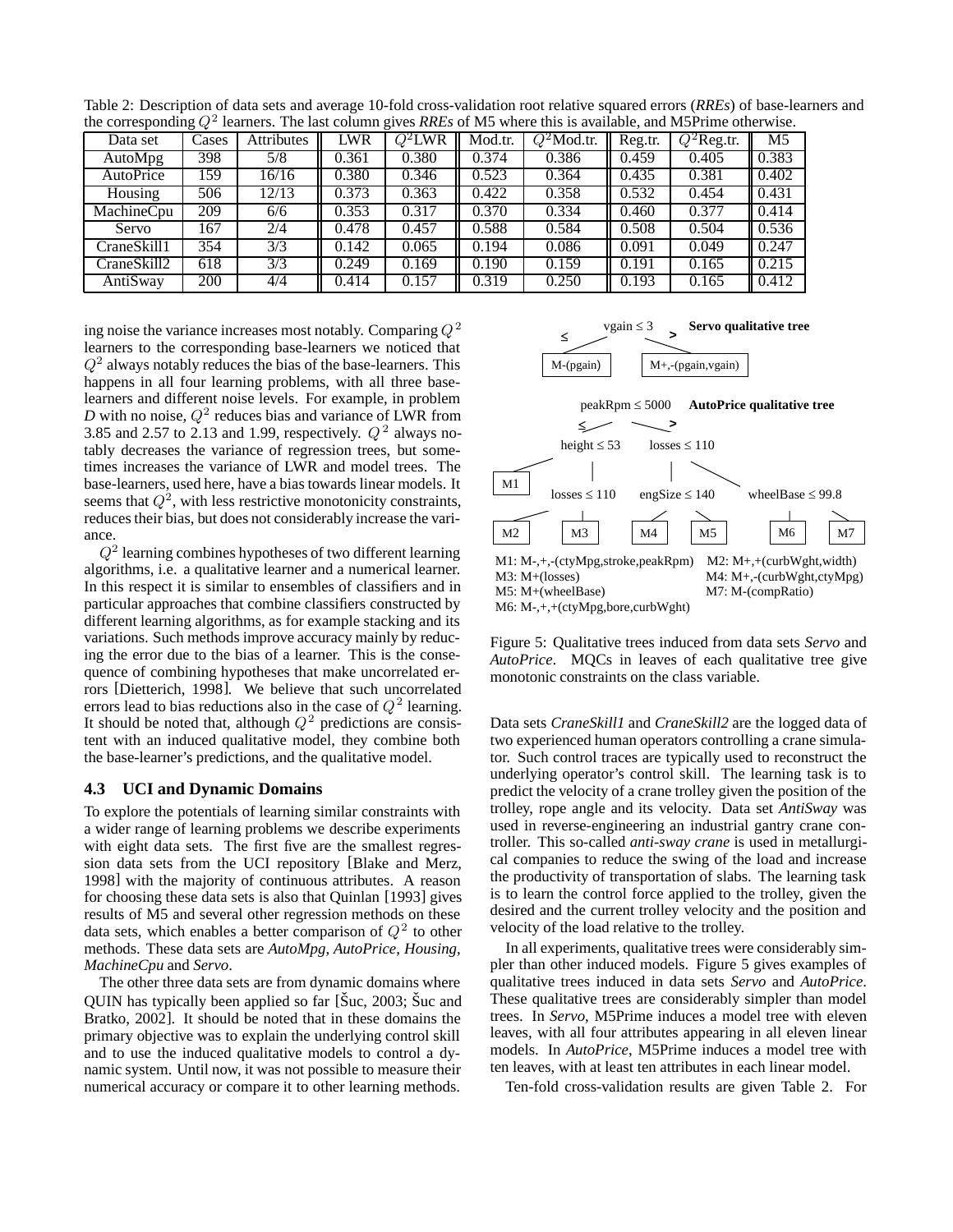

Figure 6: Comparison of *RREs* of base-learners and corresponding Q <sup>2</sup> learners. Disjoint columns give *RREs* of M5 model trees where available, and M5Prime otherwise.

each data set we give, respectively, the numbers of cases, numbers of continuous and all attributes, *RREs* of baselearners and *RREs* of corresponding  $Q^2$  learners. The last column gives published *RREs* of M5 model trees [Quinlan, 1993] on UCI data sets, and *RREs* of M5Prime for others. These results are presented also in Figure 6.

A general observation is that  $Q^2$  improves *RREs* of all three base-learners in seven out of eight data sets.  $Q^2$  is worse just in *AutoMpg* with LWR and model trees. Smaller root relative squared errors in the last three data sets do not imply that these learning problems are easier, but are just the consequence of the normalization of RREs with large class variances.

The significance of the  $Q^2$  accuracy improvements was tested using the 10-fold cross-validated paired *t* test. Eight data sets × three base-learners gives 24 comparisons of *RRE* of a base-learner and the corresponding  $Q^2$  learner. At 5% significance level, the  $Q^2$  learners are significantly better in 18 comparisons and about the same in six comparisons. The differences are not significant in *AutoMPG* with all three base-learners and with one base-learner in *AutoPrice*, *Housing* and *CraneSkill2*.  $Q^2$  is never significantly worse.

## **5 Discussion and Conclusions**

The goal of this paper is to explore the accuracy and explanation benefits of  $\tilde{Q}^2$  learning that were observed also in previous work [Suc *et al.*, 2004]. We extend the empirical evaluation to a number of domains and analyze the results. The proposed  $Q^2$  learning scheme, makes it possible to combine learning of qualitative constraints with an arbitrary numerical learner. It uses algorithm Qfilter, which is particulary interesting since the base-learner predictions are optimally changed (in the sense of squared error) to be consistent with an induced qualitative tree. Therefore, the accuracy improvements of  $Q^2$  with respect to a base-learner are only due to the induced qualitative trees.

## Q<sup>2</sup> **learning as a hierarchical learning scheme**

 $Q<sup>2</sup>$  learning, as presented in this paper, can be seen as a hierarchical learning scheme, where a learner at a higher level induces a hypothesis  $h_n$  that guides the learner at a lower level. At higher levels of the scheme more abstract concepts (or more general constraints) are learned. In this way,  $h_n$  provides inductive bias for learning of hypothesis  $h_{n-1}$ . In the case of  $Q^2$  learning,  $h_1$  is a qualitative tree induced by QUIN and  $h_0$  are numerical predictions found by Qfilter. Similar hierarchical learning schemes were proposed either to improve the generalization of a single learning task, for example Stacked Generalization [Wolpert, 1992] and Cascade Generalization [Gama and Brazdil, 2000], or to facilitate the learning of several tasks in a hierarchy [Stone and Veloso, 2000].  $Q<sup>2</sup>$  learning has two distinctive properties. First, the hypotheses in the hierarchy are consistent and described at different levels of abstraction. This is important for the explanation of the phenomena in the modelled domain. Second, the hypotheses are learned in the general-to-specific order, which can reduce the search space, and can consequently improve also the generalization properties.

## **Explanation and Accuracy Benefits of** Q<sup>2</sup> **Learning**

 $Q<sup>2</sup>$  predictions are consistent with a qualitative model that provides an explanation at a higher level of abstraction. In this respect  $Q^2$  learning is different than other methods for combining classifiers. Qualitative consistency enables  $Q^2$ to improve numerical accuracy by combining hypotheses induced by different learners, but retain a simple explanation.

Benefits of qualitative learning in terms of providing simple and understandable explanations in various domains, including *CraneSkill1*, *CraneSkill2* and *AntiSway* are discussed in  $[\text{Suc}, 2003; \text{Suc}$  and Bratko, 2002]. For example, qualitative trees induced in *CraneSkill1* and *CraneSkill2* have only a few leaves and were, because of their simplicity, preferred over the previous approaches for skill reconstruction, which typically learned regression or model trees with more than twenty leaves. Although the induced qualitative trees are simple, they reveal some surprising and nontrivial aspect of the human skill. Simple and understandable models were induced also in other domains studied in this paper. For example, in robot arm domain (problems *A*, *B* and *C*) QUIN usually induced qualitative trees that are very close to the correct qualitative models even with high percentage of noise. Simple qualitative trees were induced also from UCI data sets (see Figure 5).

In the presented experiments,  $Q^2$  typically improved accuracy of the three base-learners. We compared root relative squared errors, but similar improvements were observed also with mean absolute errors. We experimented also with